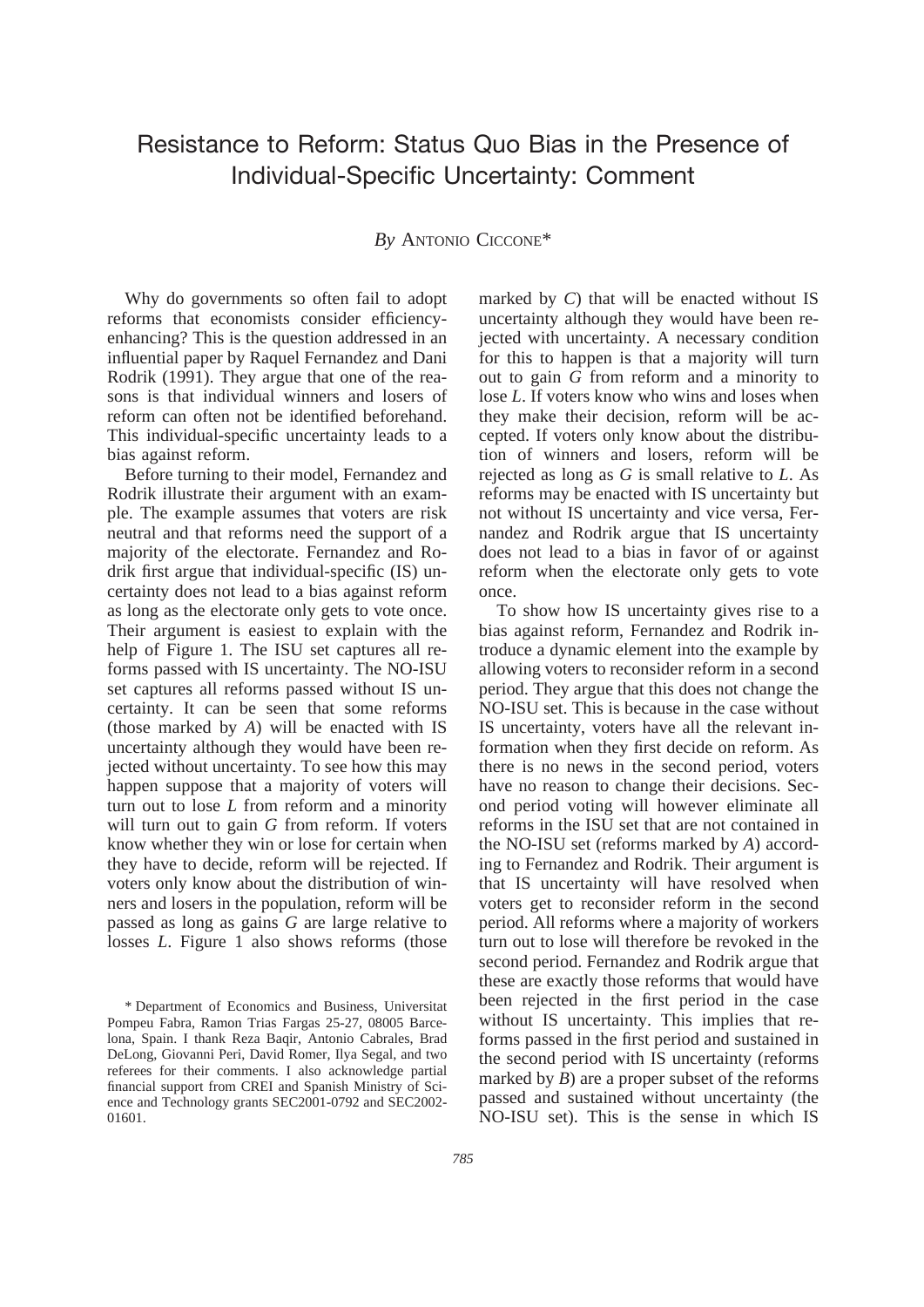

FIGURE 1. INDIVIDUAL-SPECIFIC UNCERTAINTY AND THE **BIAS AGAINST REFORM** 

uncertainty leads to a bias against reform according to Fernandez and Rodrik.<sup>1</sup>

The argument of Fernandez and Rodrik requires that voters reject reform after it has been implemented and IS uncertainty has been resolved if they would have rejected reform in the first period had there been no uncertainty. Or equivalently, support for sustaining reform after it has been implemented and IS uncertainty has been resolved cannot be greater than support for enacting reform in the first period had there been no uncertainty. While there are instances where this condition will be satisfied, there are also cases where it does not hold. For example, the condition does not hold in the model of Fernandez and Rodrik.

The model of Fernandez and Rodrik is a twoperiod, two-sector, small open economy where workers vote on trade reform at the beginning of each period. After each election they decide

whether to switch sector. Trade reform makes it relatively more attractive to work in one of the two sectors. Workers who switch sector in the first period must pay a switching cost. Fernandez and Rodrik are interested in whether trade reform will be in place in the second period in two different cases. In the case without IS uncertainty, workers know the switching cost with certainty when they have to vote in the first period. In the case with IS uncertainty, workers are uncertain about the switching cost when they have to vote in the first period. The model implies that some workers may support trade reform in the *first* and in the *second* period in the case with IS uncertainty although they would have voted against reform without uncertainty. Hence, IS uncertainty does not lead to a bias against trade reform.

Why would some workers vote for trade reform in the *first* period in the case with IS uncertainty although they would have voted against reform without uncertainty? The first reason is that workers are effectively risk-loving because they have the option of staying in their original sector. IS uncertainty therefore may increase the expected payoff of trade reform (Michael Rothschild and Joseph Stiglitz, 1970). The second reason is that Fernandez and Rodrik effectively assume that IS uncertainty lowers the expected switching cost for some workers. This explains why some workers may support trade reform in the first period with IS uncertainty although they would have voted against it without uncertainty. But why would they still support trade reform in the *second* period after they have found out about their switching costs? The first reason is that Fernandez and Rodrik assume that part of the switching cost is sunk at the time workers have to decide whether to actually switch sector. Some workers will therefore switch sector in the first period although without uncertainty they would have voted against trade reform because of high total switching costs. These workers will support trade reform in the second period because switching costs are sunk at that time. The second reason operates even if there is no sunk cost when workers have to decide whether to switch. Once trade reform has been passed it becomes more attractive to work in the sector that gains. Workers therefore respond by switching sector,

Notes: The ISU set captures all reforms passed with IS uncertainty. The NO-ISU set captures all reforms passed without IS uncertainty.

 $1$  So far nothing has been said about whether reforms are socially desirable in the sense that the sum of gains and losses across voters is positive. This is important because reforms rejected with IS uncertainty may be socially undesirable. Consider for example the case where uncertainty is such that all voters only know the distribution of gains and losses from reform. In this case reforms will be enacted with IS uncertainty if and only if they are socially desirable (the ISU set in Figure 1 coincides with the set of socially desirable reforms). IS uncertainty therefore eliminates socially undesirable reforms that would have been enacted and sustained without uncertainty, leading to a bias in favor of socially desirable reform.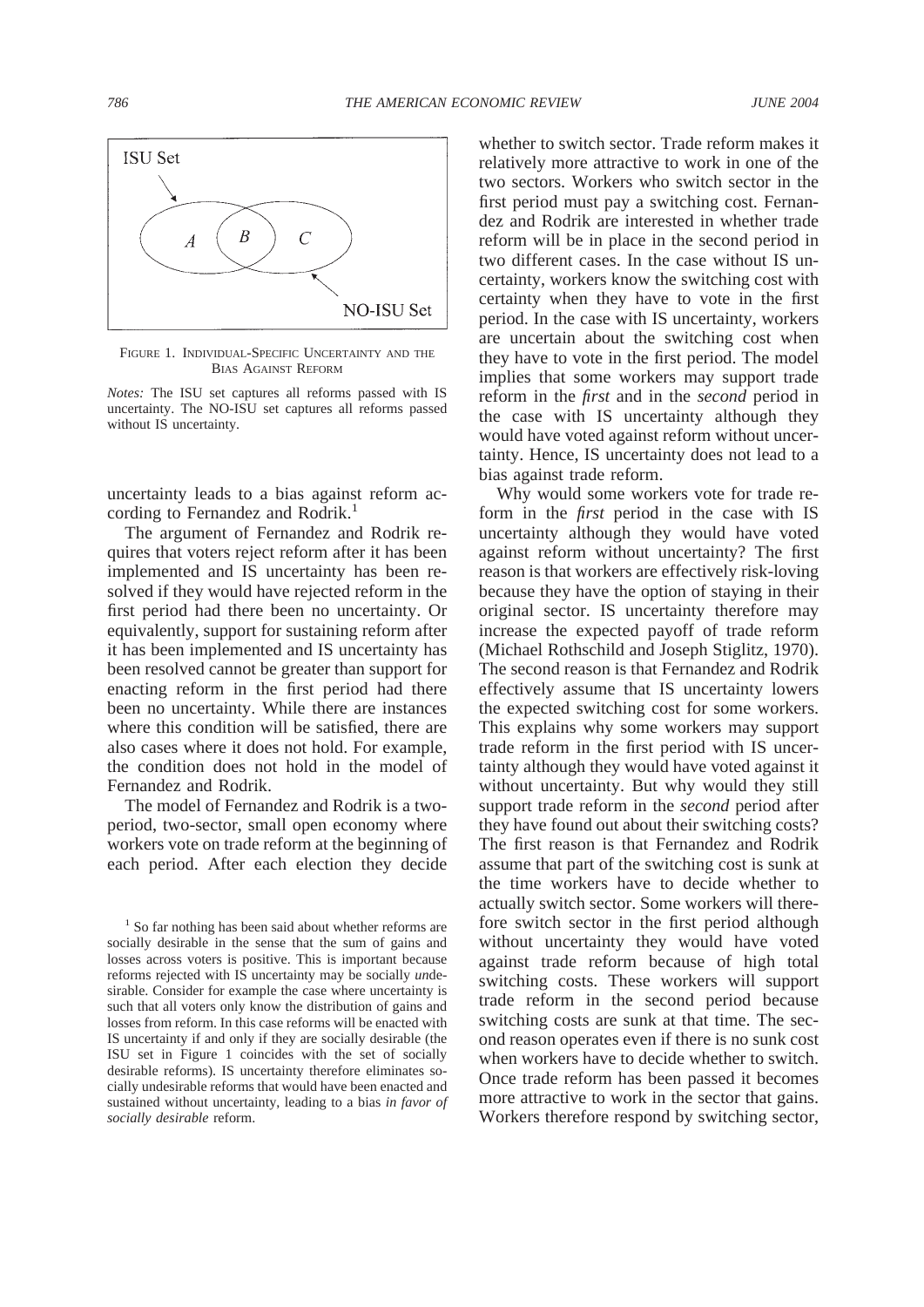which translates into support for maintaining reform in the second period.<sup>2</sup>

The remainder of the paper discusses the model of Fernandez and Rodrik in more detail and develops an alternative model where there will be no trade reform with IS uncertainty if there is no trade reform without uncertainty.

## I. The Fernandez and Rodrik (1991) Model of **Trade Reform**

### A. Static Model

There are two sectors,  $X$  and  $Y$ , producing different goods with constant-returns-to-scale technologies using labor only. Wages and prices are expressed in terms of good Y. Before trade reform, wages are identical in both sectors. Workers are considering whether to support a trade reform that will increase the price of good  $X$  in terms of good  $Y$  and therefore raise the wage in sector X in terms of good Y,  $w_X$  (reform does not affect the wage in sector  $Y$ ,  $w<sub>y</sub>$ , and therefore makes it more attractive to work in sector  $X$ ). Once trade reform is passed, workers can switch between sectors at a cost that comes in two parts. A part  $\theta \geq 0$ , common to all workers, that must be paid to have the option of switching sector, and an individual-specific part  $c_i \geq 0$  that must only be paid by workers who actually switch.<sup>3</sup> Trade reform is passed if and only if a majority of workers vote for it. Workers know  $\theta$  when they vote. Regarding the individual-specific cost  $c_i$ , Fernandez and Rodrik discuss two cases. In the case without IS uncertainty, workers know  $c_i$  with certainty when they have to vote. In the IS uncertainty case, workers only know the distribution of  $c_i$  in their sector when they have to vote. They find out about  $c_i$  after trade reform has been passed if they paid  $\theta$ . All workers have identical preferences and vote for trade reform if and only if reform increases their expected utility. The indirect utility function of workers who earn a wage  $w$  in terms of good  $Y$  and face a relative price  $P_X$  for good X can be written as  $v(P_X)w$ , where  $v(P_X)$  is strictly decreasing in  $P_X$ . The indirect utility function is strictly decreasing in  $P<sub>x</sub>$  because workers want to consume good X at all prices and a higher relative price of good  $X$ implies that the same wage in terms of good Y translates into a smaller quantity of good  $X$ .

Fernandez and Rodrik use this model to analyze how IS uncertainty affects the support of workers for trade reform. It is clear that workers initially in sector  $X$  will vote for trade reform whether or not there is IS uncertainty because trade reform makes working in sector  $X$  more attractive relative to working in sector Y. Hence, trade reform will be enacted whether there is IS uncertainty or not if workers in sector  $X$  are a majority of the electorate. It will therefore be assumed that workers initially in Y are a majority of the electorate. The key issue in this case is how the vote of workers initially in sector Y will be affected by IS uncertainty. To answer this question, suppose that trade reform has been passed and consider workers in sector Y who have already incurred  $\theta$  and found out about  $c_i$ . These workers must now decide whether to actually switch to sector X. As  $\theta$  is sunk, they will switch to sector  $X$  if and only if the resulting wage increase is greater than  $c_i$ . This implies that the end-of-period payoff of workers with an individual-specific switching cost  $c_i$ ,  $V_{ISII}^R(c_i)$ , will be

(1) 
$$
V_{ISU}^R(c_i) = v(P_X^R)(\text{Max}[w_X^R - c_i, w_Y] - \theta),
$$

where  $P_X^R$  and  $w_X^R$  denote the price of good X and the wage in sector X after trade reform (the wage in sector  $Y$  is unaffected by trade reform). The end-of-period payoff of workers initially in sector Y if trade reform is rejected is

$$
(2) \tV^{NR} = v(P_X^{NR})w_Y,
$$

where  $P_X^{NR}$  denotes the price of good X before trade reform (and therefore the price if there is no reform). In the case with IS uncertainty, workers are assumed to only know the distribution of  $c_i$  among workers in their sector. All

<sup>&</sup>lt;sup>2</sup> This reason why reforms may be maintained once they have been introduced is related to the argument of Stephen Coate and Stephen Morris (1999). They argue that once an economic policy is introduced, agents will respond by undertaking actions in order to benefit from it, and these actions will translate into political pressure to retain the policy.

Fernandez and Rodrik make these assumptions explicit in footnote 9 on p. 1149 and in footnote 15 on p. 1153.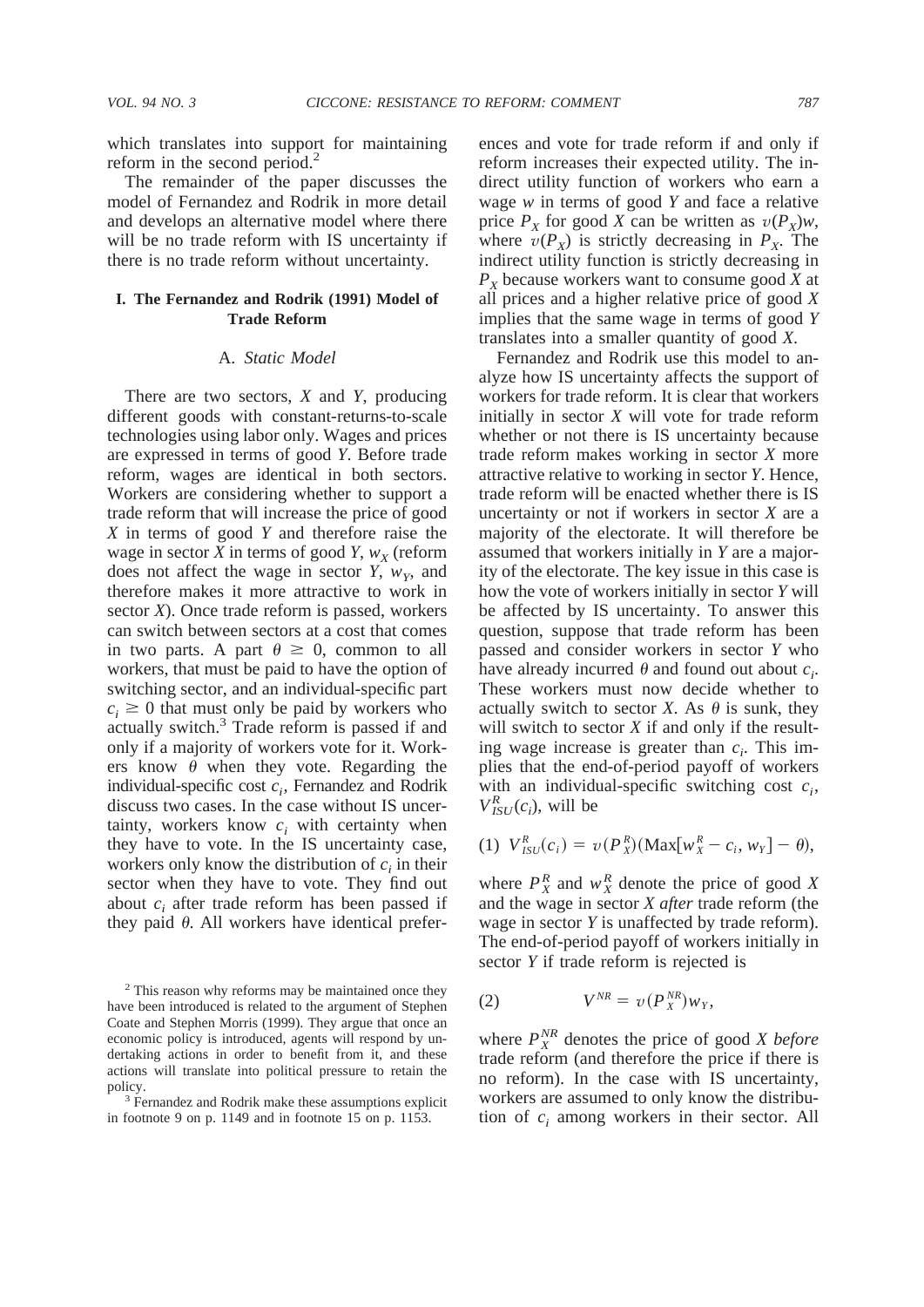workers in sector  $Y$  are therefore identical when they vote. Their expected utility from trade reform with IS uncertainty at the time they vote is  $EV_{ISU}^{R}(c_i)$  if they incur  $\theta$ , where the expectation is taken using the distribution of  $c_i$  among workers in sector Y. Workers in sector Y will therefore vote for trade reform in the case with IS uncertainty if and only if

$$
(3) \tV^{NR} \leq EV_{ISU}^R(c_i).
$$

If (3) holds and trade reform is passed, workers initially in sector Y will incur  $\theta$  and find out about  $c_i$ . If  $c_i$  turns out to be lower than the wage increase from switching to sector  $X$ , they will switch sector. If (3) does not hold, all workers in sector Y will vote against trade reform.

In the case without IS uncertainty, the endof-period payoff of workers initially in sector Y with individual-specific cost  $c_i$  is

(4) 
$$
V_{NO-ISU}^{R}(c_i) = v(P_X^R) \text{Max}[w_X^R - \theta - c_i, w_Y]
$$

if trade reform is passed. The difference between (4) and (1) arises because workers will incur  $\theta$  in the case without IS uncertainty only if they end up switching sector. Combining (4) and (2) yields that workers initially in sector Y will vote for trade reform in the case without IS uncertainty if and only if their cost  $c_i$  satisfies

$$
(5) \tV^{NR} \le V^{R}_{NO\text{-}ISU}(c_i).
$$

Figure 2 depicts the end-of-period payoffs of workers in sector  $Y$  in the case without IS uncertainty,  $V_{NO-ISU}^{R}(c_i)$ , and in the case with IS uncertainty assuming that workers incurred  $\theta$ ,  $V_{ISU}^R(c_i)$ .  $V_{NO-ISU}^R(c_i)$  lies above  $V_{ISU}^R(c_i)$  for large  $c_i$  because workers in sector Y who do not switch sector (because of high switching costs) will not incur  $\theta$  in the case without IS uncertainty. The figure also shows the end-of-period payoff of workers in sector  $Y$  in the case where trade reform is rejected,  $V^{NR}$ .  $V^{R}_{NO\text{-}ISU}(c_i)$  has been drawn so that workers in sector Y with zero individual-specific switching cost are better off ex post with trade reform. Workers in sector Y with individual-specific switching costs above  $c_L$  are worse off *ex post* with trade reform.



FIGURE 2. PAYOFF WITH AND WITHOUT TRADE REFORM IN THE STATIC MODEL

*Notes:*  $V_{NO-ISU}^{R}(c_i)$  is the end-of-period payoff of workers initially in sector  $Y$  as a function of the individual-specific switching cost  $c_i$ , in the case without IS uncertainty if trade reform is enacted.  $V_{ISU}^{R}(c_i)$  is the end-of-period payoff of workers initially in sector Y who incur  $\theta$  as a function of the individual-specific switching cost in the case with IS uncertainty if trade reform is enacted.

It is now straightforward to prove that IS uncertainty does not lead to a bias in favor of or against trade reform in the static model.

**PROPOSITION 1:** There are instances where trade reform would pass without IS uncertainty but not with uncertainty. There are also instances where trade reform would pass with IS uncertainty but not without uncertainty.

#### PROOF:

To prove the first part of the proposition, suppose that  $(3)$  is not satisfied. In this case, trade reform will be rejected with IS uncertainty (as workers initially in sector Y are a majority of the electorate). Trade reform would pass without IS uncertainty however, if workers in sector X combined with workers in sector Y who gain from trade reform [because their switching costs satisfy (5)] constitute a majority of the electorate. It is straightforward to see that the two conditions can be satisfied simultaneously. For example, suppose that workers in sector  $X$  are 49.5 percent of the electorate and that 1 percent of workers in sector Y have a zero switching cost while all others have a very high switching cost. To prove the second part of the proposition, suppose that  $(3)$  is satisfied. In this case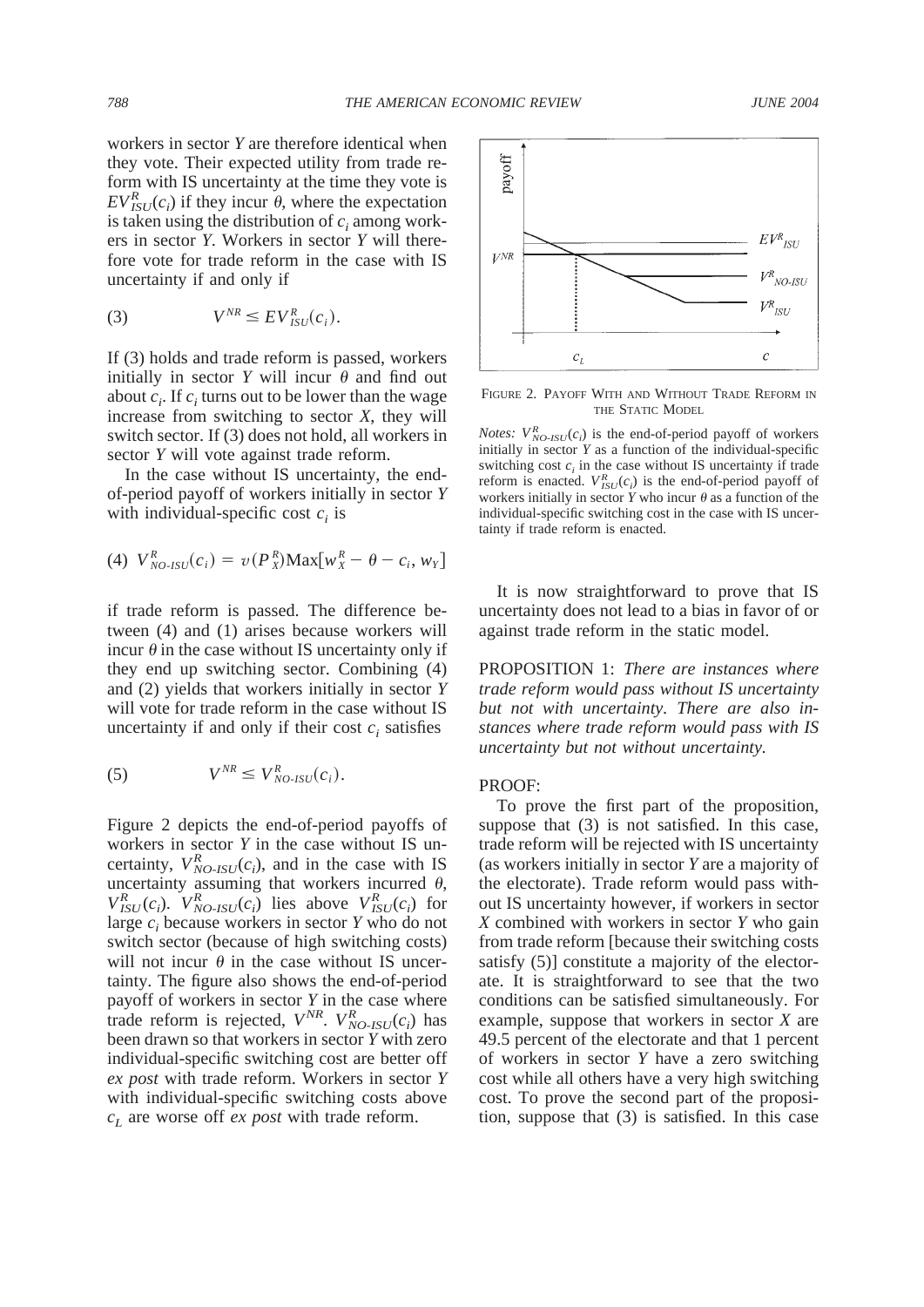

FIGURE 3. TIMING IN THE TWO-PERIOD TRADE MODEL

trade reform will be enacted with IS uncertainty as workers initially in sector Y vote for it. Suppose also that workers in sector Y whose switching costs do not satisfy (5) constitute a majority of the electorate. This implies that trade reform would be rejected without IS uncertainty because more than half of the electorate would be worse off with trade reform. To see that the two conditions can be satisfied simultaneously, suppose that initially there are no workers in sector X. In this case trade reform will be rejected without IS uncertainty if and only if workers in sector Y with the median switching cost would be worse off with trade reform.<sup>4</sup> Notice that  $V_{ISU}^{R}(c_i)$  is a strictly convex function of  $c_i$  (see Figure 2) because workers have the option of staying in the sector where they started out. Workers in sector  $Y$  therefore are effectively risk-loving and the expected value  $EV_{ISU}^R(c_i)$ <br>may be greater than  $V^{NR}$  even if the distribution of  $c_i$  is symmetric and workers in sector Y with the median switching cost will be worse off ex post with trade reform, see Rothschild and Stiglitz  $(1970)$ . Workers in sector Y therefore may support trade reform with IS uncertainty although more than half of them would vote against trade reform without uncertainty. Another reason why the two conditions may be satisfied simultaneously is that the average switching cost may be low relative to median switching cost.

#### **B.** Two-Period Model

In the two-period model, workers vote twice on trade reform, at the beginning of the first period and at the beginning of the second period. Wages are paid at the end of each period. Workers initially in sector  $Y$  are still assumed to be a majority of the electorate, and the timing of events in the first period is exactly as in the static model. In the second period, trade reform can be reversed costlessly. Workers who switched sector in the first period can costlessly switch back in the second period but switching costs incurred in the first period are sunk. In the case without IS uncertainty, workers know their total switching cost  $\theta + c_i$  at the beginning of the first period. In the case with IS uncertainty, they only know  $\theta$  and the distribution of  $c_i$ among workers in their sector at the beginning of the first period. They find out about  $c_i$  after trade reform is passed if they paid  $\theta$ . Figure 3 illustrates the timing of events.

The possible equilibrium outcomes in the two-period model are: trade reform is rejected in both periods (no trade reform); trade reform

<sup>&</sup>lt;sup>4</sup> The model satisfies the assumptions of the median voter theorem. It is important to recognize, however, that generally the median voter is not the worker in sector Y with the median switching cost (because workers in sector  $X$  vote for reform).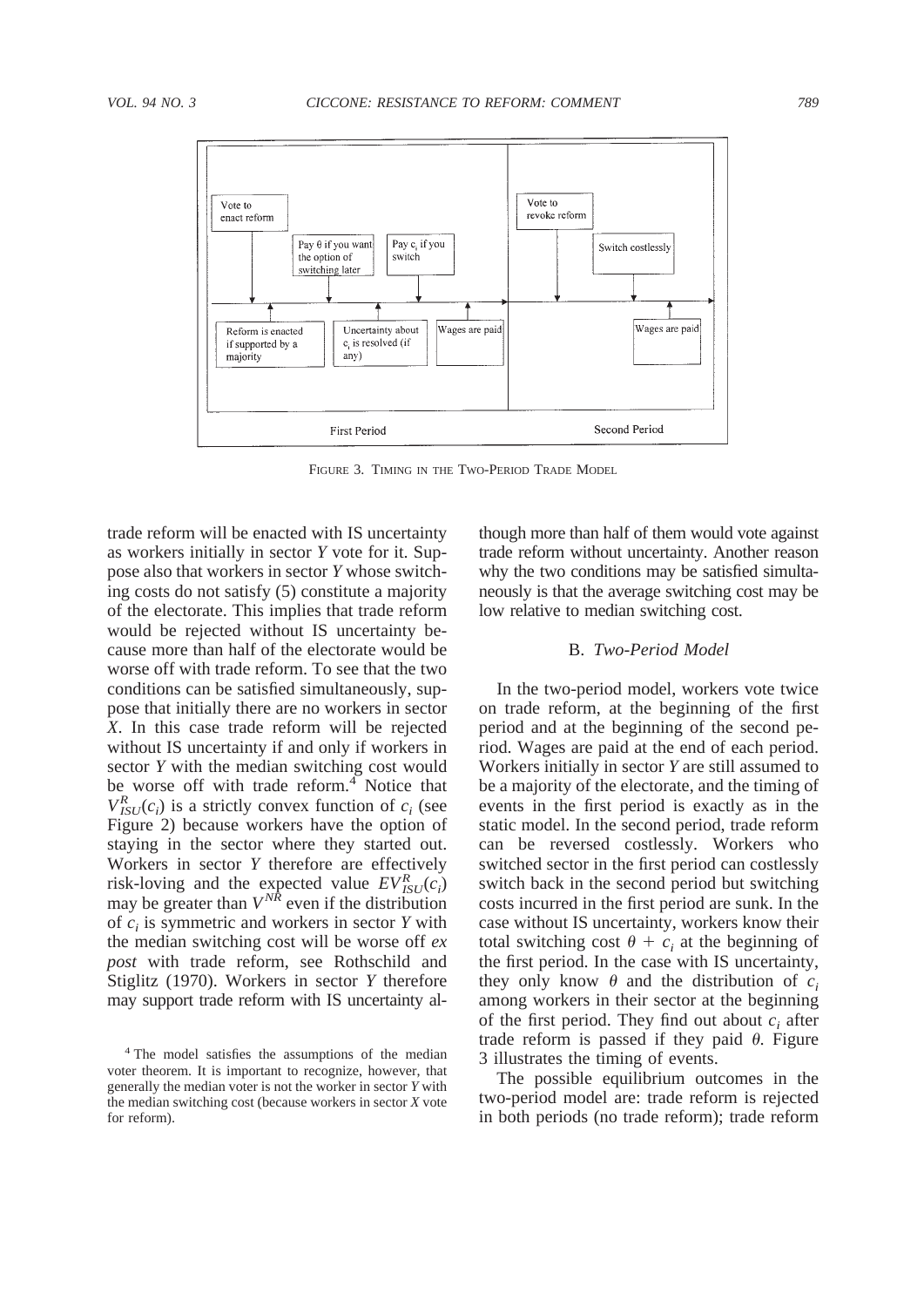| No IS uncertainty      | IS uncertainty                                                        |
|------------------------|-----------------------------------------------------------------------|
| Permanent trade reform | Permanent trade reform/<br>Temporary trade reform/<br>No trade reform |
| No trade reform        | Permanent trade reform/<br>Temporary trade reform/<br>No trade reform |

Notes: Permanent trade reform refers to trade reform being passed in the first period and sustained in the second period. Temporary trade reform refers to trade reform being passed in the first period but revoked in the second. No trade reform refers to trade reform being rejected in both periods.

is passed in the first period and revoked in the second period (temporary trade reform); and trade reform is passed in the first period and sustained in the second period (permanent trade reform). (Trade reform is never rejected in the first period and passed in the second period in equilibrium.<sup>5</sup>) Table 1 anticipates the results with and without IS uncertainty. The first row indicates that IS uncertainty may lead to no trade reform, temporary trade reform, or permanent trade reform in circumstances where there would have been permanent trade reform without uncertainty. The second row indicates that IS uncertainty may lead to no trade reform, temporary trade reform, or permanent trade reform in circumstances where there would have been no trade reform without uncertainty. Hence, IS uncertainty does not lead to a bias against trade reform.

The intuition for why there may be no trade reform with IS uncertainty although there would be a permanent trade reform without uncertainty is analogous to the static model (average switching costs may be high although there are enough workers with low switching costs for trade reform to be passed without IS uncertainty). The remainder of this section proves that there may be a permanent trade reform with IS uncertainty although there would be no trade reform without uncertainty.<sup>6</sup>

A Sufficient Condition for Reform Being Rejected in Both Periods Without IS Uncertainty. -Denote the discount rate applied to secondperiod payoffs by  $0 < \delta < 1$ . Suppose that there is no IS uncertainty and that the following condition holds:

*Condition A:* Workers initially in sector Y for whom

$$
1 + \delta V^{NR} \ge W_{NO\text{-}ISU}^R(c_i)
$$
  

$$
\equiv v(P_X^R) \text{Max}[(1 + \delta)w_X^R - c_i
$$
  

$$
- \theta, (1 + \delta)w_Y]
$$

holds constitute a strict majority of the electorate.

 $V^{NR}$  denotes the utility of working in sector Y for one period at before-trade-reform prices. The left-hand side of the inequality above is therefore equal to the discounted utility of workers in sector Y if workers believe that trade reform will be rejected in the second period if rejected in the first period and these beliefs turn out to be correct. The right-hand side of the inequality is the discounted utility of workers in sector Y as a function of their switching costs if workers believe that trade reform will be sustained in the second period if enacted in the first period and these beliefs turn out to be correct. The expression takes into account that workers will switch if and only if discounted income in sector X after the total switching cost,  $(1 +$  $\delta w_x^R - c_i - \theta$ , exceeds discounted income in sector Y,  $(1 + \delta)w_y$ .

# LEMMA 1: If Condition A holds, trade reform will be rejected in the first period and in the

<sup>6</sup> Characterizing all instances where there will be permanent trade reform with IS uncertainty but not without uncertainty is involved because of multiple equilibria. If workers believe that trade reform is temporary, they are less inclined to switch sector in the first period and fewer workers will end up supporting reform in the second period. If workers believe that trade reform is permanent, they are more inclined to switch sector in the first period and more workers will end up supporting reform in the second period.

<sup>&</sup>lt;sup>5</sup> Intuitively, the reason is that voters who gain from a one-period trade reform must gain even more from a twoperiod trade reform as switching costs remain the same but wage increases are realized over two periods. Hence, it is a contradiction for a majority to vote for trade reform in the second period but against trade reform in the first period.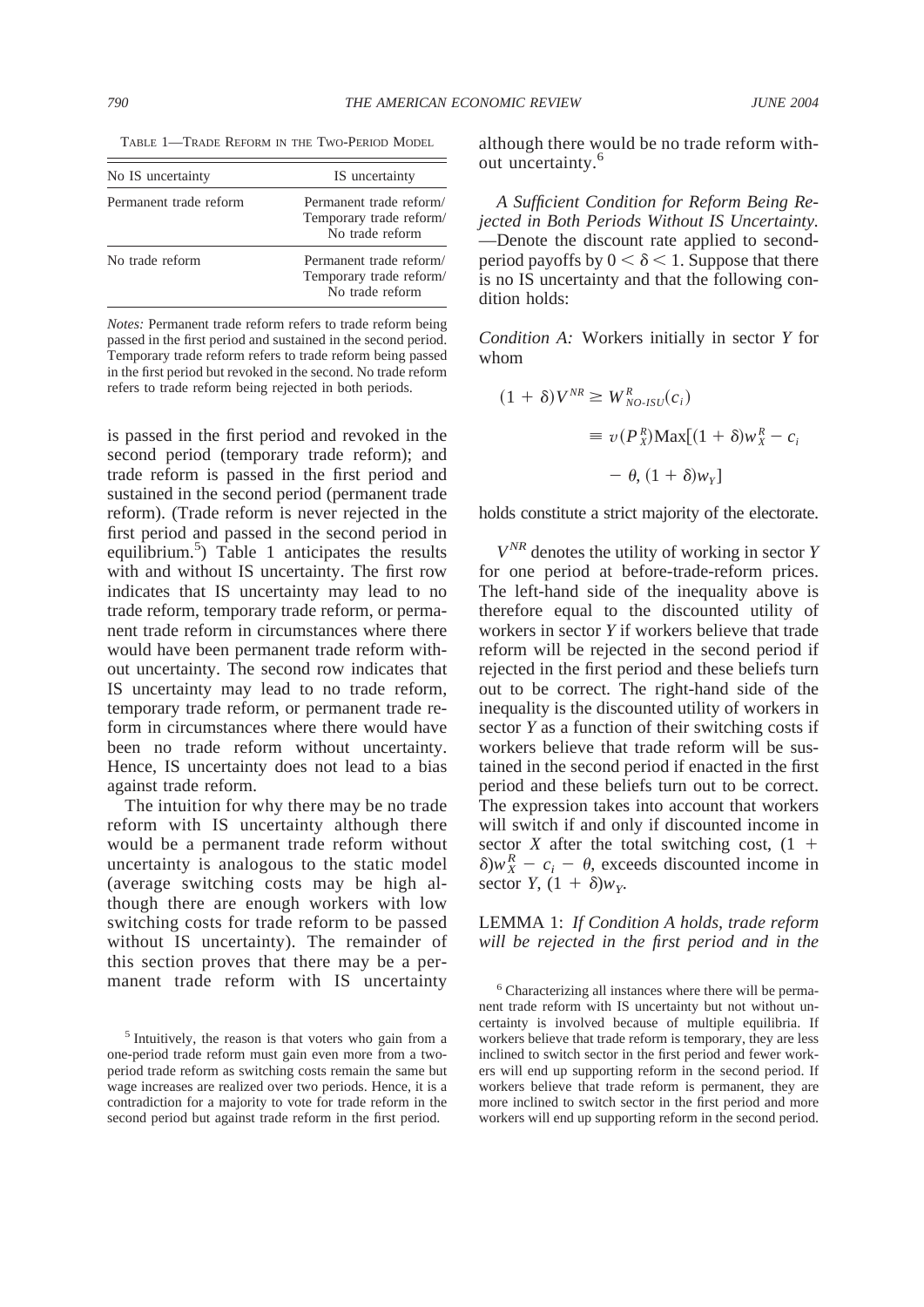second period if there is no IS uncertainty.<sup>7</sup> This is the case whatever workers' beliefs about election outcomes in the second period should trade reform be enacted in the first period.

## PROOF:

Assume first that all workers believe that trade reform will be rejected in the second period if rejected in the first period and sustained in the second period if enacted in the first period. In this case, Condition A implies that the discounted utility at the beginning of the first period of no trade reform exceeds the discounted utility of permanent trade reform for a majority of workers. Trade reform will therefore be rejected in the first period. Moreover, the condition also implies that the utility of no trade reform in the second period exceeds the utility of trade reform in the second period (workers would have to bear the same switching costs as in the case of permanent trade reform but the benefits of trade reform would be realized for one period only). Trade reform will therefore also be rejected in the second period. Workers' beliefs that trade reform will be rejected in the second period if rejected in the first period would therefore be rational. The proof that trade reform will be rejected in both periods if Condition A holds, even if workers believe that trade reform if enacted in the first period will be rejected in the second period, is very similar and therefore omitted.

A Sufficient Condition for Reform in the First Period with IS Uncertainty.-Now assume that there is IS uncertainty. Suppose also that the following condition holds:

Condition B: 
$$
(1 + \delta)V^{NR} \le EW_{ISU}^R(c_i) \equiv
$$
  
\n $Ev(P_X^R)(\text{Max}[(1 + \delta)w_X^R - c_i, (1 + \delta)w_Y] - \theta).$ 

The right-hand side of this inequality is the expected utility of workers in sector Y who incur  $\theta$ , if workers believe that trade reform will be sustained in the second period if enacted in the first period and these beliefs turn out to be correct. The expression takes into account that  $\theta$ is sunk when workers have to decide whether to switch sector at the end of the first period. Workers in sector  $Y$  therefore will switch to  $X$  if and only if discounted income in sector  $X$  less the individual-specific switching cost,  $(1 +$  $\delta$ )w<sup>R</sup> – c<sub>i</sub>, exceeds discounted income in sector  $Y, (1 + \delta)w_{y}$ 

**LEMMA 2:** If Condition B holds, all workers in sector Y will vote for trade reform in the first period with IS uncertainty if they believe that trade reform will be sustained in the second period if passed in the first period. This is the case whatever workers' beliefs about election outcomes in the second period should trade reform be rejected in the first period.

#### PROOF:

This follows directly from Condition B in the case where workers believe that trade reform will be rejected in the second period if rejected in the first period. In the case where workers believe that trade reform will be enacted in the second period if rejected in the first period, the argument is more involved and relegated to the Appendix.

Workers' beliefs that trade reform if passed in the first period will be sustained in the second period will be rational if enough workers switch to X in the first period for sector-X workers to be a majority at the beginning of the second period. This is because workers who switched to X will vote to sustain trade reform in the second period as first-period switching costs are sunk.

A Sufficient Condition for Reform Being Sustained in the Second Period with IS Uncertainty.—Suppose that the following condition holds:

*Condition C:* Workers in sector *Y* for whom

$$
(1 + \delta)w_X^R - c_i \le (1 + \delta)w_Y
$$

holds are a minority of the electorate.

To see the implications of this condition suppose that trade reform has been enacted in the first period with the vote of workers in sector  $Y$ and that workers believe that trade reform will

 $7$  Or equivalently, as the model satisfies the assumptions of the median voter theorem, the median voter rejects trade reform in both periods in the case without IS uncertainty.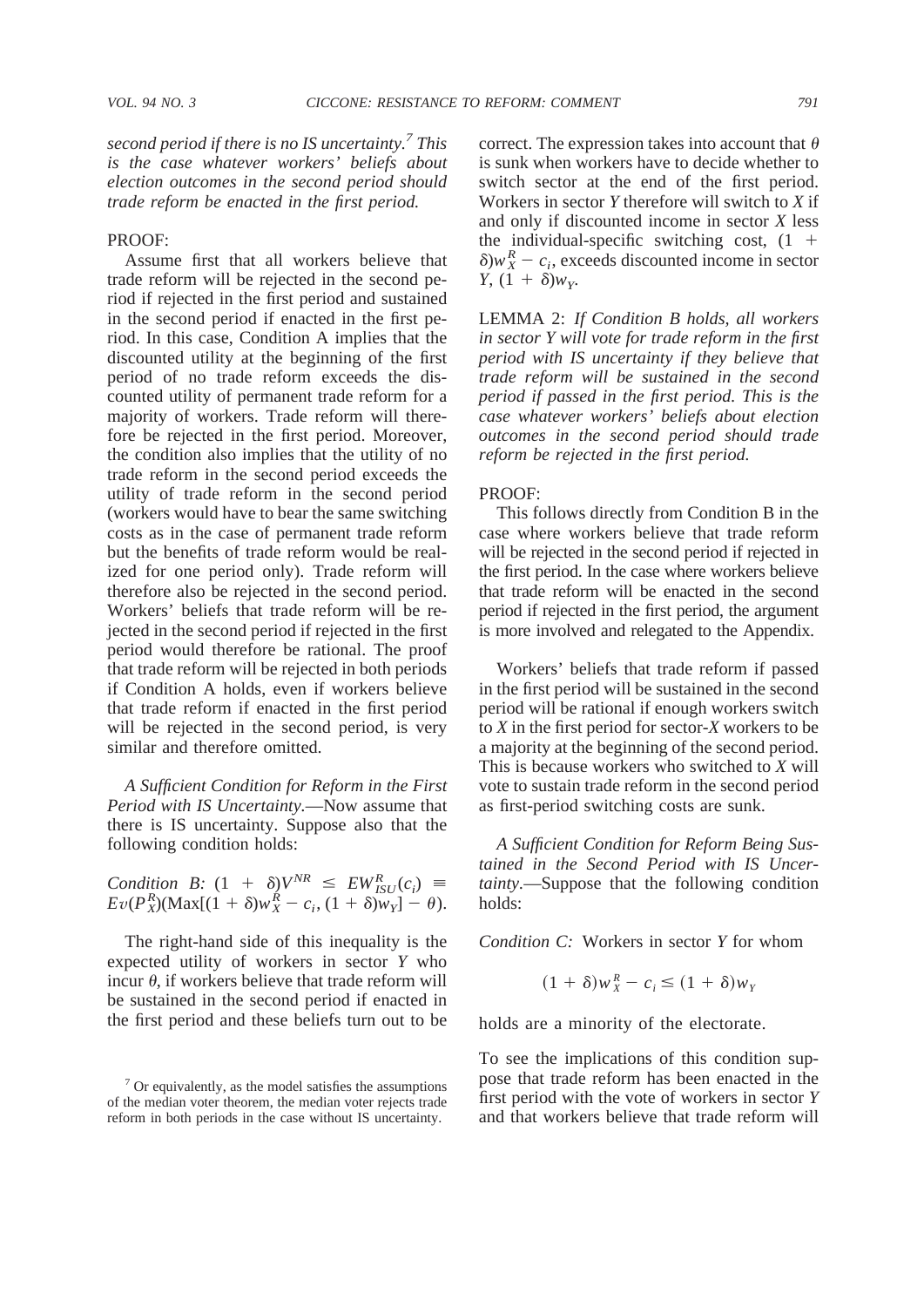be sustained in the second period. In this case Condition C implies that workers who switch to sector  $X$  plus workers already in sector  $X$  will be a majority of the electorate at the beginning of the second period.

LEMMA 3: If Conditions B and C hold, trade reform will be passed in the first period and sustained in the second period if workers believe that reform will be sustained in the second period if passed in the first period. This is the case whatever workers' beliefs about election outcomes in the second period should trade reform be rejected in the first period.

#### PROOF:

Condition B implies that all workers in sector Y support reform in the first period and pay the cost of having the option of switching  $\theta$ . Condition C ensures that enough workers switch to sector  $X$  at the end of the first period for reform to be sustained in the second period.

Lemmas  $1-3$  imply that if Conditions A-C are satisfied, there will be a permanent trade reform with IS uncertainty although reform would be rejected in both periods without uncertainty. The next question therefore is whether the three conditions can be satisfied simultaneously for some  $\theta \ge 0$  and some distribution of individual-specific switching costs. The reasons why Conditions A and B can be satisfied simultaneously are analogous to the static model. If the distribution of  $c_i$  is symmetric, the reason is that workers in sector  $Y$  are effectively risk-loving. Another reason is that the mean of the distribution of  $c_i$  may be lower than the median. Conditions B and C can be satisfied simultaneously because the smaller the number of workers in sector Y with high switching costs the lower the expected switching cost in the case with IS uncertainty.

That Conditions A and C can be satisfied simultaneously is easiest to see graphically. Figure 4 graphs  $(1 + \delta)V^{NR}$  as well as  $W^{R}_{NO-ISU}(c_i)$ and  $W_{ISU}^{R}$  (c<sub>i</sub>). The reason why  $W_{NO-ISU}^{R}$  (c<sub>i</sub>) lies<br>below  $(1 + \delta)V^{NR}$  for large c<sub>i</sub> is that workers who stay in sector  $Y$  (because of high switching costs) are worse off with trade reform than without because the relative price of good  $X$ increases.  $W_{NO-ISU}^{R}(c_i)$  lies above  $W_{ISU}^{R}(c_i)$  for



FIGURE 4. PAYOFF WITH AND WITHOUT TRADE REFORM IN THE TWO-PERIOD MODEL

Notes: The figure illustrates Conditions A-C. Workers with individual-specific switching costs above  $c_L$  are a majority of the electorate (Condition A). Hence, not enough workers support trade reform without IS uncertainty. Workers with individual-specific switching costs above  $c<sub>H</sub>$  are a minority of the electorate (Condition C). Hence, too few workers remain in sector  $Y$  at the end of the first period for reform to be revoked in the second period. Combined with  $(1 +$  $\delta V^{NR} \leq E W_{ISU}^R(c_i)$  (Condition B), this implies that trade reform is passed in the first period and sustained in the second with IS uncertainty.

large  $c_i$  because workers in sector Y who do not switch (because of high switching costs) will not incur  $\theta$  in the case without IS uncertainty. Condition A is equivalent to workers in sector  $Y$ with individual-specific costs above  $c_L$  being more than half of the electorate. Condition C is equivalent to workers in sector Y with individualspecific costs above  $c_H$  being less than half of the electorate (because workers with individualspecific costs above  $c_H$  will not switch sector at the end of the first period in the case with IS uncertainty even if they voted for reform in the first period). Conditions A and C can therefore be satisfied simultaneously as long as there is a sufficiently large number of workers with individual-specific switching costs between  $c_L$ and  $c_{U}$ .

The gap between  $c_L$  and  $c_H$  decreases as the cost of having the option of switching,  $\theta$ , falls. But  $c_L$  will be strictly smaller than  $c_H$  even if workers do not have to incur any cost to have the option of switching ( $\theta = 0$ ). In this case workers will not have incurred any sunk cost when they have to decide to switch sector, which implies that  $W_{NO-ISU}^{R}(c_i)$  coincides with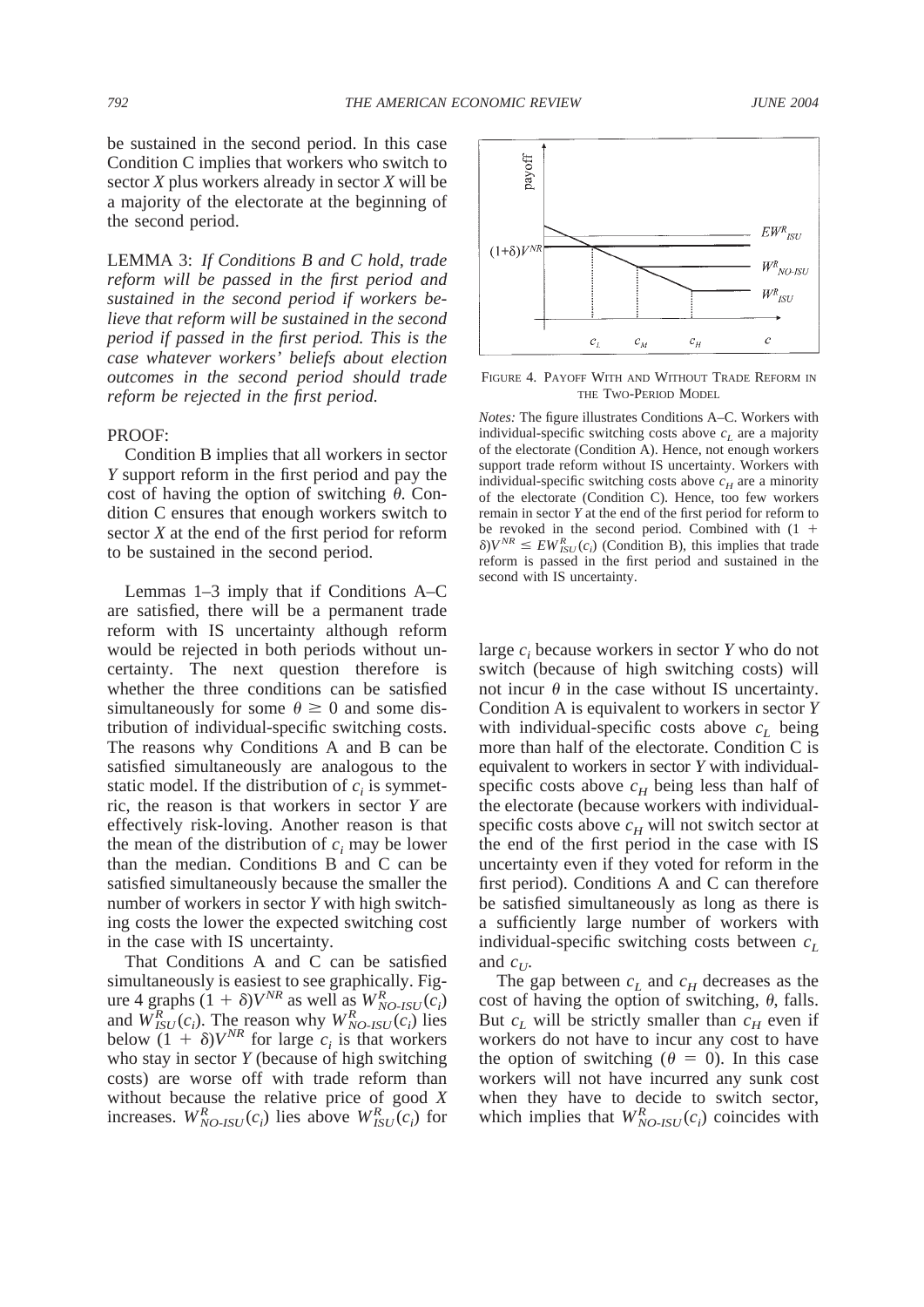$W_{ISU}^{R}(c_i)$  and hence that  $c_H = c_M$ . Workers will therefore switch sector in the case with IS uncertainty if and only they would switch without uncertainty. This raises the question of why some workers in sector Y switch sector after they find out about their switching costs although they would have voted against trade reform had they known their switching costs. The reason is that workers in sector  $Y$  who vote against trade reform without IS uncertainty do so because they are better off in sector  $Y$  at before trade reform prices than in sector  $X$  at *after* trade reform prices once they take into account their switching costs. Once reform has been enacted, workers compare the wages in sector  $Y$  and in sector  $X$  at *after* trade reform prices. As relative prices have changed in favor of sector X, some workers will switch although they would have voted against reform without IS uncertainty.

The next proposition summarizes the main result of this section.

PROPOSITION 2: There may be a permanent trade reform with IS uncertainty although reform would be rejected in both periods without uncertainty. This will be the case even if workers do not have to incur any cost to have the *option of switching*  $(\theta = 0)$ .

# II. An Alternative Two-Period Model of Trade Reform

Consider now a modified version of the twoperiod model. Costs of switching between sectors are zero. But workers initially in sector Y differ in their efficiency  $e_i$  in sector X and therefore earn  $w_x^R e_i$  if they switch sector and trade reform is enacted. Suppose also that the wage of workers in sector Y exceeds their expected wage in sector  $X$  before trade reform and that workers initially in sector  $Y$  are a majority of the electorate. In the case without IS uncertainty, workers know their efficiency when they have to vote in the first period. In the case with IS uncertainty, workers only know the distribution of the efficiency parameter among workers in sector Y when they have to vote in the first period. They find out about their efficiency after working in sector X for one period. The main difference between this model and the one in the previous

section is that workers will not have incurred any sunk cost at the time they vote in the second period. As a result, there will be no permanent trade reform with IS uncertainty if there is no trade reform without uncertainty in the modified model. Before proving this result, it is necessary to determine when trade reform will be rejected without IS uncertainty.

A Necessary and Sufficient Condition for Reform Being Rejected in Both Periods Without IS *Uncertainty*.—Suppose that the following condition holds:

*Condition D:* Workers in sector *Y* for whom

$$
\nu(P_X^{NR})w_Y \geq \nu(P_X^{R})\text{Max}[w_X^{R}e_i, w_Y]
$$

holds constitute a majority of the electorate.

The left-hand side of the inequality is the one-period utility of working in sector Y if reform is rejected. The right-hand side is the one-period utility of a worker starting out in sector Y with efficiency  $e_i$  in sector X if reform is enacted. Condition D is therefore necessary and sufficient for trade reform not to be in place in the second period. It is straightforward to show that the condition also implies that trade reform will be rejected in the first period.

The next proposition summarizes the main result of the modified trade model.

PROPOSITION 3: If trade reform is not in place in the second period without IS uncertainty, it will not be in place with uncertainty.

#### PROOF:

Suppose there is IS uncertainty and that workers in sector  $Y$  switch sector in the first period. In this case Condition D implies that trade reform will be revoked in the second period. Now suppose that workers in sector Y do not switch sector in the first period. In this case they must have voted against trade reform in the first period. Moreover, they will vote against trade reform again in the second period. The proof is easiest by contradiction. Suppose that they vote against trade reform in the first period, do not switch sector, and vote for trade reform in the second period. For workers in sector  $Y$  to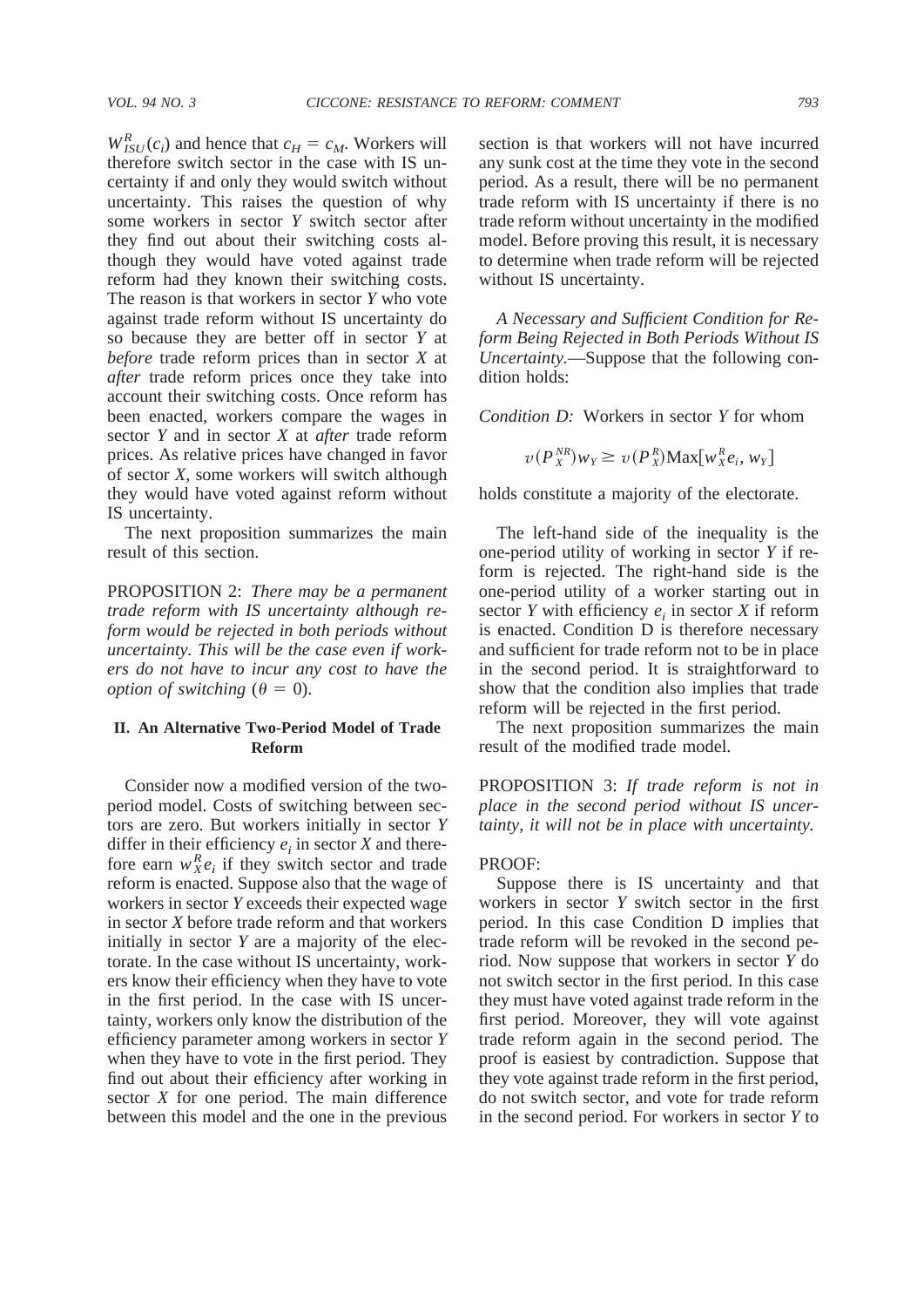vote for trade reform in the second period in this case, their expected utility of switching to sector X if trade reform is passed must be greater than their utility of staying in sector  $Y$  in the case without trade reform,  $v(P_X^R) E w_X^R e_i \ge v(P_X^{NR}) w_Y$ . This implies that the expected wage in sector  $X$ must be greater than the wage in sector Y,  $Ew_{X}^{R}e_{i} > w_{Y}$  as  $v(P_{X}^{R}) < v(P_{X}^{N\overline{R}})$ . The expected utility of rejecting trade reform in the first period is  $v(P_X^{NR})w_Y + \delta v(P_X^R)Ew_X^Re_i$  if workers expect trade reform to be passed in the second period and  $(1 + \delta)v(P_X^{\overline{M}})w_Y$  if they expect trade reform to be rejected in the second period. The expected utility of passing trade reform in the first period for workers in sector  $Y$  if  $Ew_{X}^{R}e_{i} > w_{Y}$  is  $v(P_{X}^{R})Ew_{X}^{R}e_{i} + \delta v(P_{X}^{R})w_{Y}$  because they will switch sector after trade reform is passed and know that trade reform will be revoked in the second period as Condition D holds.  $v(P_X^R) E w_X^R e_i \ge v(P_X^{NR}) w_Y$  therefore implies that the expected utility of trade reform being passed is greater than the expected utility of trade reform being rejected in the first period for workers in sector Y, which contradicts that they voted against trade reform.<sup>8</sup>

While trade reform will not be in place in the second period in the case with IS uncertainty if reform would not have been in place without uncertainty, it is possible to have no trade reform with IS uncertainty even if there would be

permanent trade reform without uncertainty. This requires that expected utility of trade reform for one period is strictly lower than the utility of no reform,  $v(P_X^R) E w_X^R e_i < v(P_X^{NR}) w_Y$ and that Condition D does not hold. The two conditions will be satisfied simultaneously if the expected efficiency in sector  $X$  of workers starting out in sector  $Y$  is low but there are enough workers with high efficiency. Proposition 3 combined with this last result implies that IS uncertainty will lead to a bias against trade reform in the modified trade model.

It is important to recognize however that IS uncertainty will eliminate some trade reforms that are socially *undesirable* but would be passed without uncertainty. Without uncertainty, workers in sector X together with workers in  $Y$  with high productivity in  $X$  are able to pass a trade reform that is potentially very costly for those who continue working in sector Y. The cost could be so high that trade reform reduces the sum of utilities (utilitarian welfare) in the economy. With IS uncertainty, all trade reforms that are passed will increase utilitarian welfare. The reason is that workers in sector Y will support trade reform in this case only if their expected utility of trade reform being passed is greater than their utility of trade reform being rejected. As workers in sector Y are assumed to know the distribution of efficiencies in their sector, this implies that the sum of utilities of workers in sector Y will increase if trade reform is passed. As all workers in sector  $X$  gain from trade reform, this means that trade reform necessarily increases utilitarian welfare if passed in the case with IS uncertainty. IS uncertainty will therefore lead to a bias in favor of socially desirable trade reform.

#### APPENDIX

Consider the Fernandez and Rodrik (1991) two-period trade model and suppose that workers believe that trade reform will be enacted in the second period if rejected in the first period. The following proves that workers in sector Y will still vote for trade reform at the beginning of the first period with IS uncertainty if they believe that trade reform will be sustained in the second period if passed in the first period and Condition B holds.

In this case, the *ex ante* payoff for workers in sector  $Y$  if trade reform is rejected in the first period is

<sup>&</sup>lt;sup>8</sup> If  $v(P_X^R) E w_X^R e_i = v(P_X^{NR}) w_Y$  workers in sector Y would be indifferent between passing and rejecting trade reform in the first period and in the second period. If they voted against trade reform in the first period and for trade reform in the second in this case, trade reform would be in place in the second period with IS uncertainty but not without. This possibility is ignored because it requires workers resolving ties differently in the two periods.